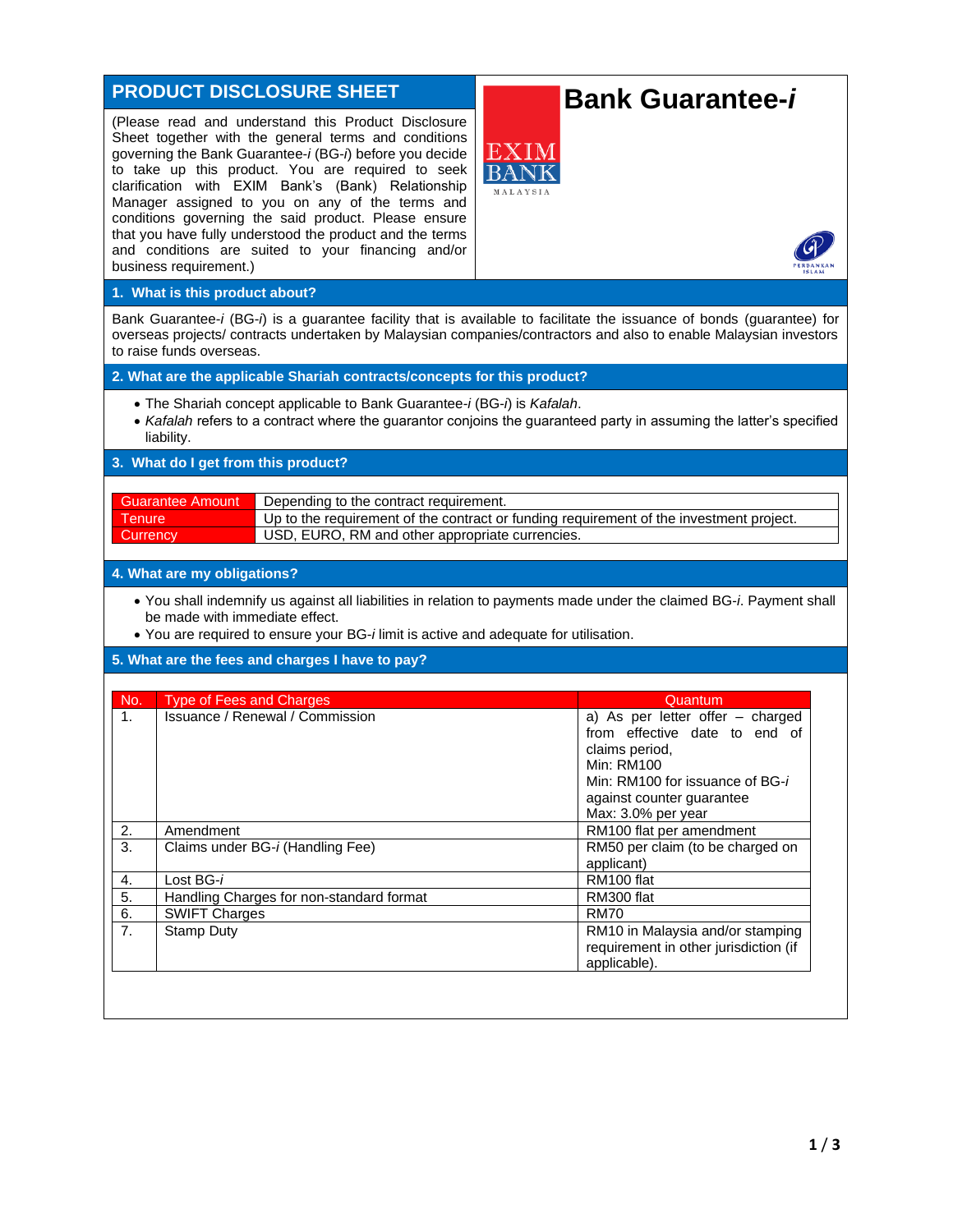| No. | Type of Fees and Charges            | Quantum                            |
|-----|-------------------------------------|------------------------------------|
| 8.  | Postage / Delivery Charges          |                                    |
|     | Local Party                         |                                    |
|     | Normal Mail<br>$\bullet$            | Min.RM3                            |
|     | <b>Registered Mail</b><br>٠         | Min.RM6                            |
|     | Courier / Hand delivery             | Min.RM7                            |
|     | <b>Foreign Party</b>                |                                    |
|     | Normal Mail<br>$\bullet$            | Min.RM4                            |
|     | <b>Registered Mail</b><br>$\bullet$ | Min.RM8                            |
|     |                                     | Min.RM50 - varies on location      |
|     | Courier                             |                                    |
| 9.  | Variation of Facility Term          | Min.RM300<br>applicable to<br>(Not |
|     |                                     | <b>SME Customer)</b>               |

Please request from your Relationship Manager for the Bank's Standard Fees and Charges on Islamic Products and Services. If there are any changes in fees and charges that are applicable to your facility, the Bank will notify you at least 21 calendar days prior to the effective date of implementation.

#### **6. What if I fail to fulfill my obligation?**

We shall charge you a compensation for late payment:

#### **After Maturity/ Post Judgement**

Bank's actual loss or up Islamic Interbank Money Market ("IIMM") rate or any other rate specified by Bank Negara Malaysia:-

i. on the amount claimed beyond the date of payment by the Bank; or

 Formula: \*\*Amount claimed beyond the date of payment of the bank x Prevailing IIMM% x No. of overdue day(s)/\*365

ii. on the amount claimed after the judgement notwithstanding the date of payment by the Bank

Formula: \*\*\*Amount claimed after the judgement x Prevailing IIMM% x No. of overdue day(s)/ \*365

The Compensation for Late Payment shall not be compounded.

**Note**: \*May change subject to currency of the facility

- \*\*Claimed Amount = Amount Paid by the Bank
- \*\*\*Amount claimed after the judgement is equivalent to Amount paid by the Bank.

**7. What if I fully settled the financing before its maturity?**

Not applicable.

**8. Do I need takaful coverage?**

Not applicable.

**9. What are the major risks?**

- Payment of the called BG-*i* shall be immediate and on-demand;
- Should you fail to make payment on the demand date, you shall be charged compensation for late payment (*Ta'widh*) until full settlement;
- Your pledged collateral with the bank shall be liquidated to settle the claimed amount;
- Legal action shall be taken upon your failure to regularize or settle the claimed amount ;and
- You shall bear all the costs incurred construed to the legal action against you.

**10. What do I need to do if there are changes to my contact details?**

- a) It is important that you inform the Bank of any changes to your contact details to ensure that all correspondences reach you in a timely manner.
- b) You may inform the Bank such changes via various channels of communication such as the website or call centre at 03-2601 2000.